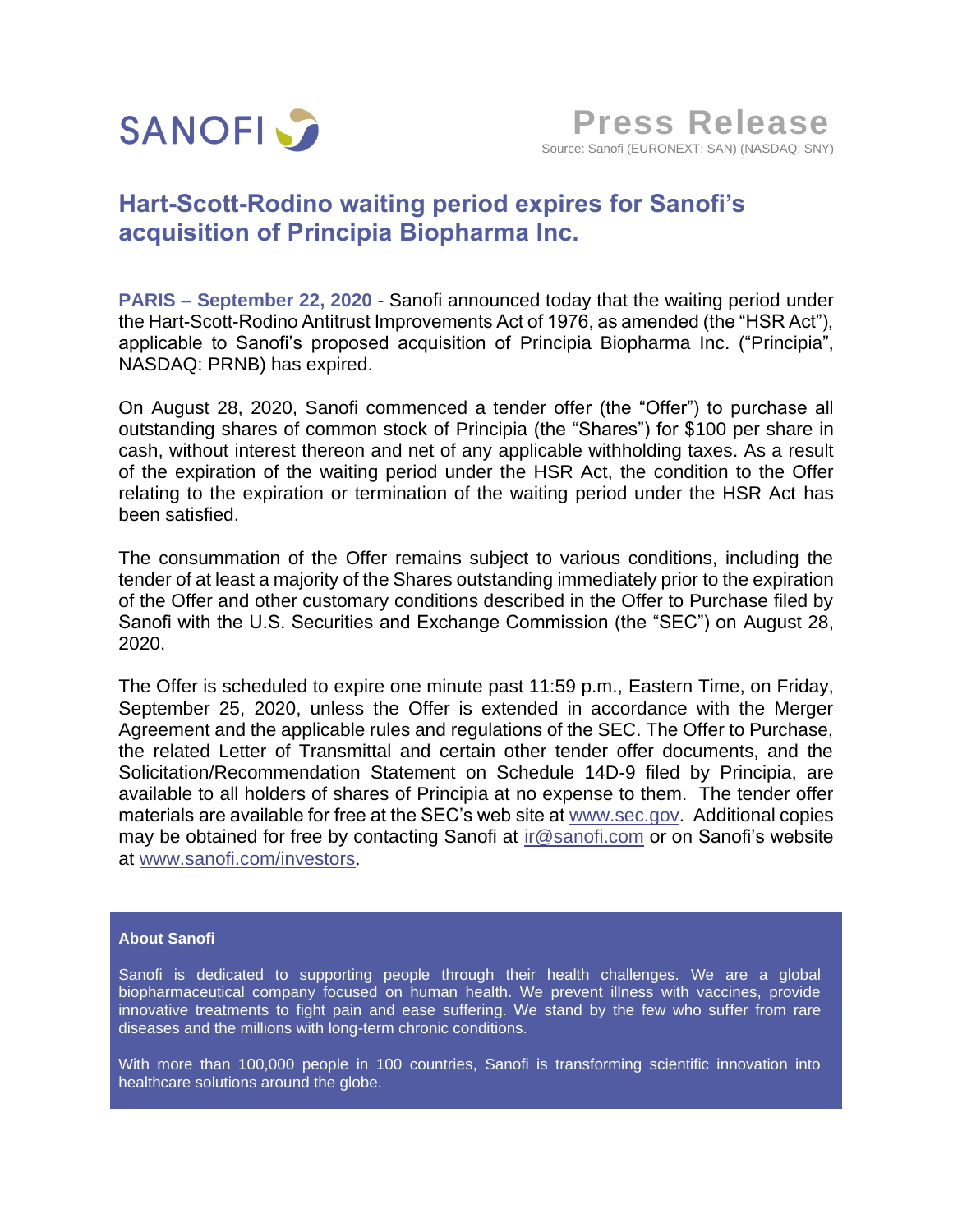Sanofi, Empowering Life

**Media Relations Contact** Ashleigh Koss Tel.: +1 908-205-2572 [ashleigh.koss@sanofi.com](mailto:ashleigh.koss@sanofi.com)

**Investor Relations Contacts Paris** Eva Schaefer-Jansen Arnaud Delepine Yvonne Naughton

## **Investor Relations Contacts North America**

Felix Lauscher Fara Berkowitz Suzanne Greco

IR main line Tel.: +33 (0)1 53 77 45 45 [ir@sanofi.com](mailto:ir@sanofi.com) https://www.sanofi.com/en/investors/contact

#### *Forward-Looking Statements*

*This communication contains forward-looking statements. Forward-looking statements are statements that are not historical facts and may include projections and estimates and their underlying assumptions, statements regarding plans, objectives, intentions and expectations with respect to future financial results, events, operations, services, product development and potential, and statements regarding future performance. Forward-looking statements are generally identified by the words "expects", "anticipates", "believes", "intends", "estimates", "plans", "will be" and similar expressions. Although Sanofi's and Principia's management each believes that the expectations reflected in such forward-looking statements are reasonable, investors are cautioned that forward-looking information and statements are subject to various risks and uncertainties, many of which are difficult to predict and generally beyond the control of Sanofi and Principia, that could cause actual results and developments to differ materially from those expressed in, or implied or projected by, the forward-looking information and statements. These risks and uncertainties include among other things, risks related to Sanofi's and Principia's ability to complete the acquisition on the proposed terms or on the proposed timeline, including the receipt of required regulatory approvals, the possibility that competing offers will be made, other risks associated with executing business combination transactions, such as the risk that the businesses will not be integrated successfully, that such integration may be more difficult, time-consuming or costly than expected or that the expected benefits of the acquisition will not be realized, risks related to future opportunities and plans for the combined company, including uncertainty of the expected financial performance and results of the combined company following completion of the proposed acquisition, disruption from the proposed acquisition making it more difficult to conduct business as usual or to maintain relationships with customers, employees, manufacturers, suppliers or patient groups, and the possibility that, if the combined company does not achieve the perceived benefits of the proposed acquisition as rapidly or to the extent anticipated by financial analysts or investors, the market price of Sanofi's shares could decline, as well as other risks related Sanofi's and Principia's respective businesses, including the ability to grow sales and revenues from existing products and to develop, commercialize or market new products, competition, including potential generic competition, the uncertainties inherent in research and development, including future clinical data and analysis, regulatory obligations and oversight by regulatory authorities, such as the FDA or the EMA, including decisions of such authorities regarding whether and when to approve any drug, device or biological application that may be filed for any product candidates as well as decisions regarding labelling and other matters that could affect the availability or commercial potential of any product candidates, the absence of a guarantee that any product candidates, if approved, will be commercially successful, the future approval and commercial success of therapeutic alternatives, Sanofi's ability to benefit from external growth opportunities and to complete related transactions and/or obtain regulatory clearances, risks associated with Sanofi's and Principia's intellectual property and any related pending or future litigation and the ultimate outcome of such litigation, trends in exchange rates and prevailing interest rates, volatile economic and market conditions, cost containment initiatives and subsequent changes thereto, and the impact that COVID-19 will have on Sanofi and Principia and their respective customers, suppliers, vendors, and other business partners, and the financial condition of any one of them, as well as on Sanofi's and Principia's employees and on the global economy as a whole. Any material effect of COVID-19 on any of the foregoing could also adversely impact Sanofi and Principia. This situation is changing rapidly and additional impacts may arise of*  which Sanofi and Principia are not currently aware and may exacerbate other previously identified risks. While the *list of factors presented here is representative, no list should be considered a statement of all potential risks, uncertainties or assumptions that could have a material adverse effect on Sanofi's consolidated financial condition*